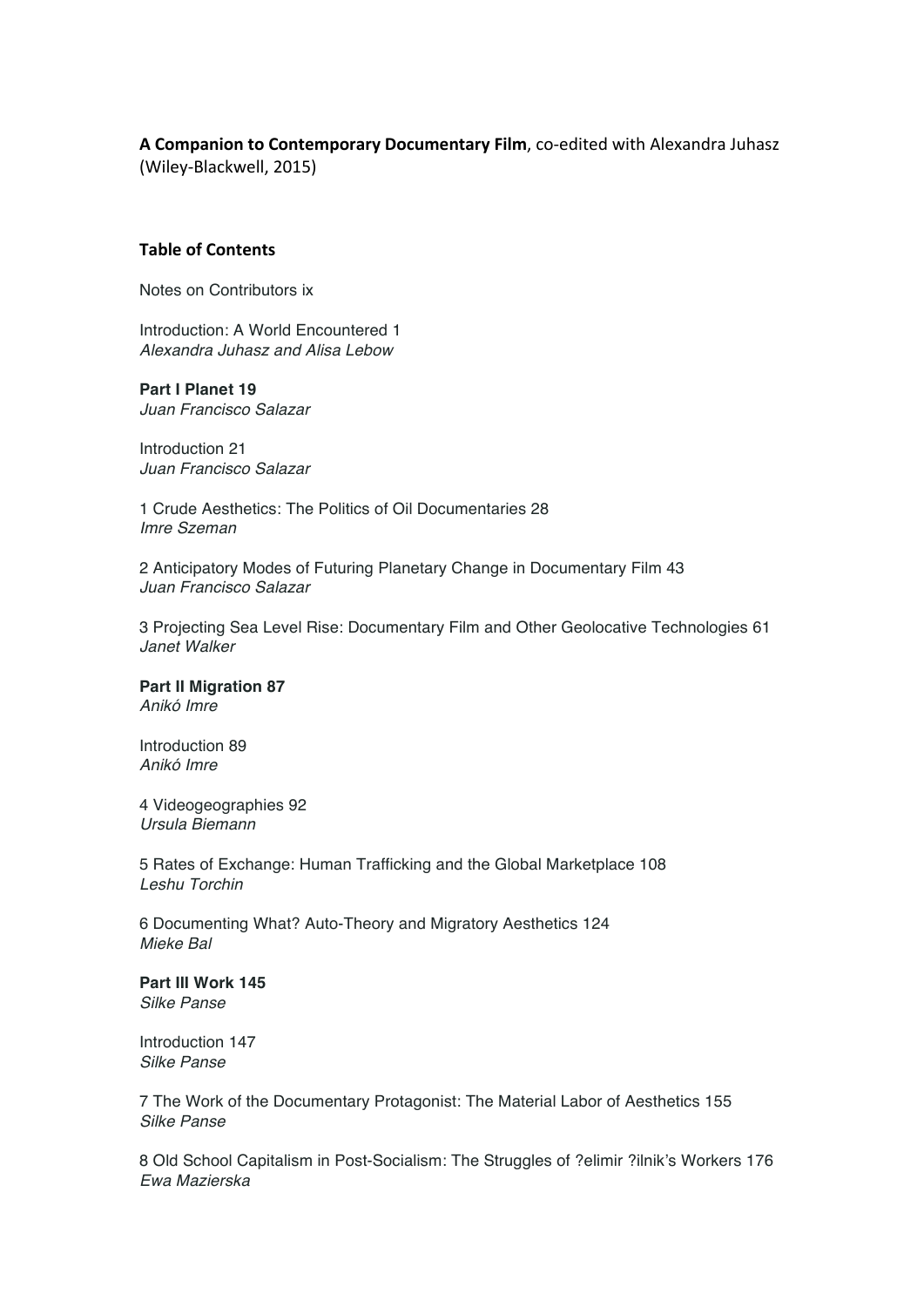9 Capturing the Labors of Sex Work: The Pedagogical Role of Documentary Film 191 *Anna E. Ward*

**Part IV Sex 209**

*Laura Hyun Yi Kang*

Introduction 211 *Laura Hyun Yi Kang*

10 Documentary Practice and Transnational Feminist Theory: The Visibility of FGC 217 *Patricia White*

11 Transforming Terror: Documentary Poetics in Lourdes Portillo's Señorita Extraviada (2001) 233 *Rosa-Linda Fregoso*

12 Reading Realness: Paris Is Burning, Wildness, and Queer and Transgender Documentary Practice 252 *Eve Oishi*

**Part V Virus 271** *Bishnupriya Ghosh*

Introduction 273 *Bishnupriya Ghosh*

13 Animating Informatics: Scientific Discovery Through Documentary Film 280 *Kirsten Ostherr*

14 HIV on Documentary Television in Post-Apartheid South Africa 298 *Rebecca Hodes*

15 Digital AIDS Documentary: Webs, Rooms, Viruses, and Quilts 314 *Alexandra Juhasz*

**Part VI Religion 335** *Alexandra Juhasz and Alisa Lebow*

Introduction 337 *Alexandra Juhasz and Alisa Lebow*

16 Rising in the East, Sett(l)ing in the West: The Emergence of Buddhism as Contemporary Documentary Subject 341 *Angelica Fenner*

17 The New Religious Wave in Israeli Documentary Cinema: Negotiating Jewish Fundamentalism During the Second Intifada 366 *Raya Morag*

18 Tran Van Thuy's Story of Kindness: Spirituality and Political Discourse 384 *Dean Wilson*

**Part VII War 401** *Jeffrey Skoller*